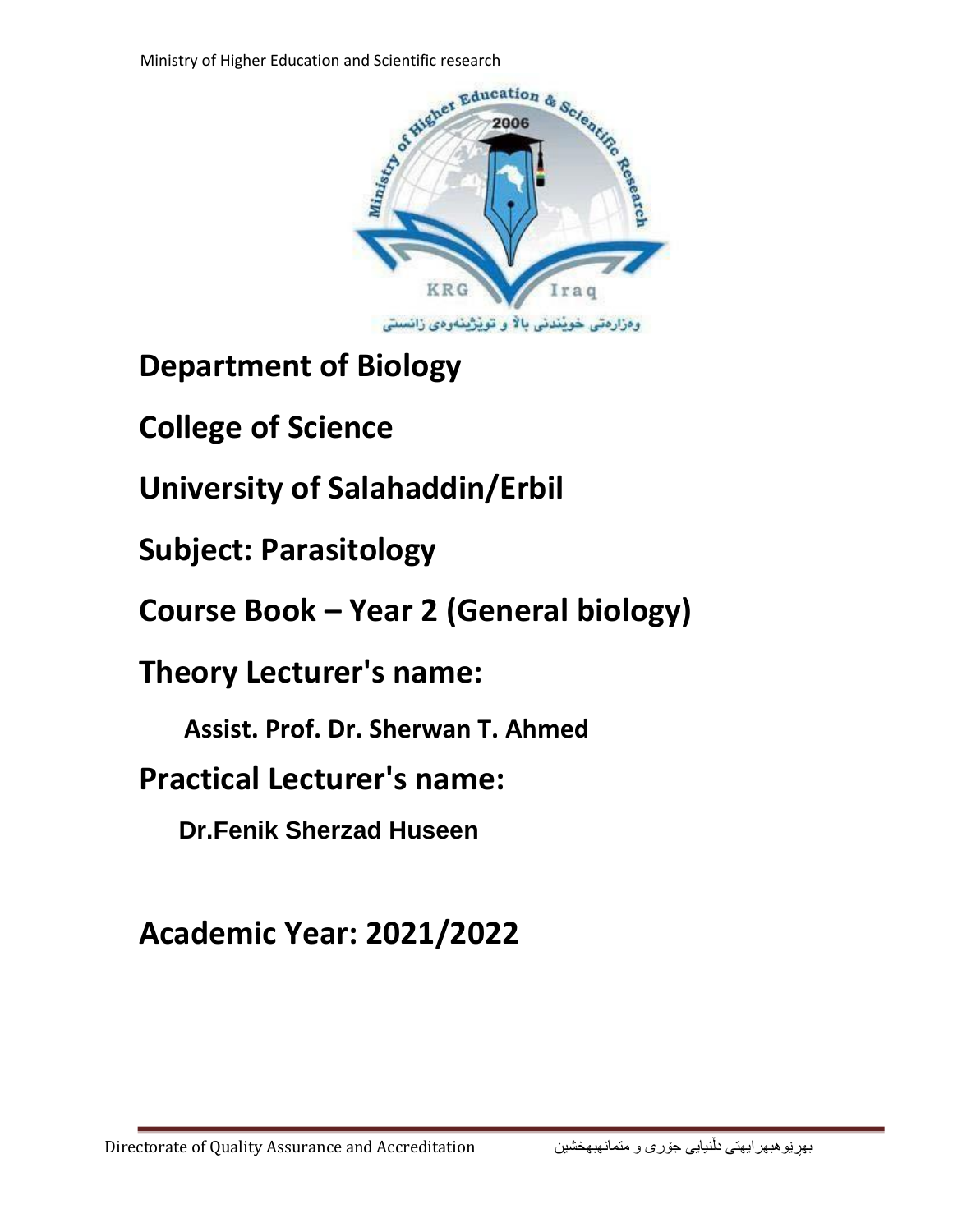Ministry of Higher Education and Scientific research

## **Course Book**

# **Department of Biology**

**College of Sciences**

**University of Salahaddin**

**Subject: Practical parasitology 2nd semester**

**Course Book – (Year 2)** (General biology)

## **Dr. Fenik Sherzad Huseen**

**Academic Year: 2021/2022**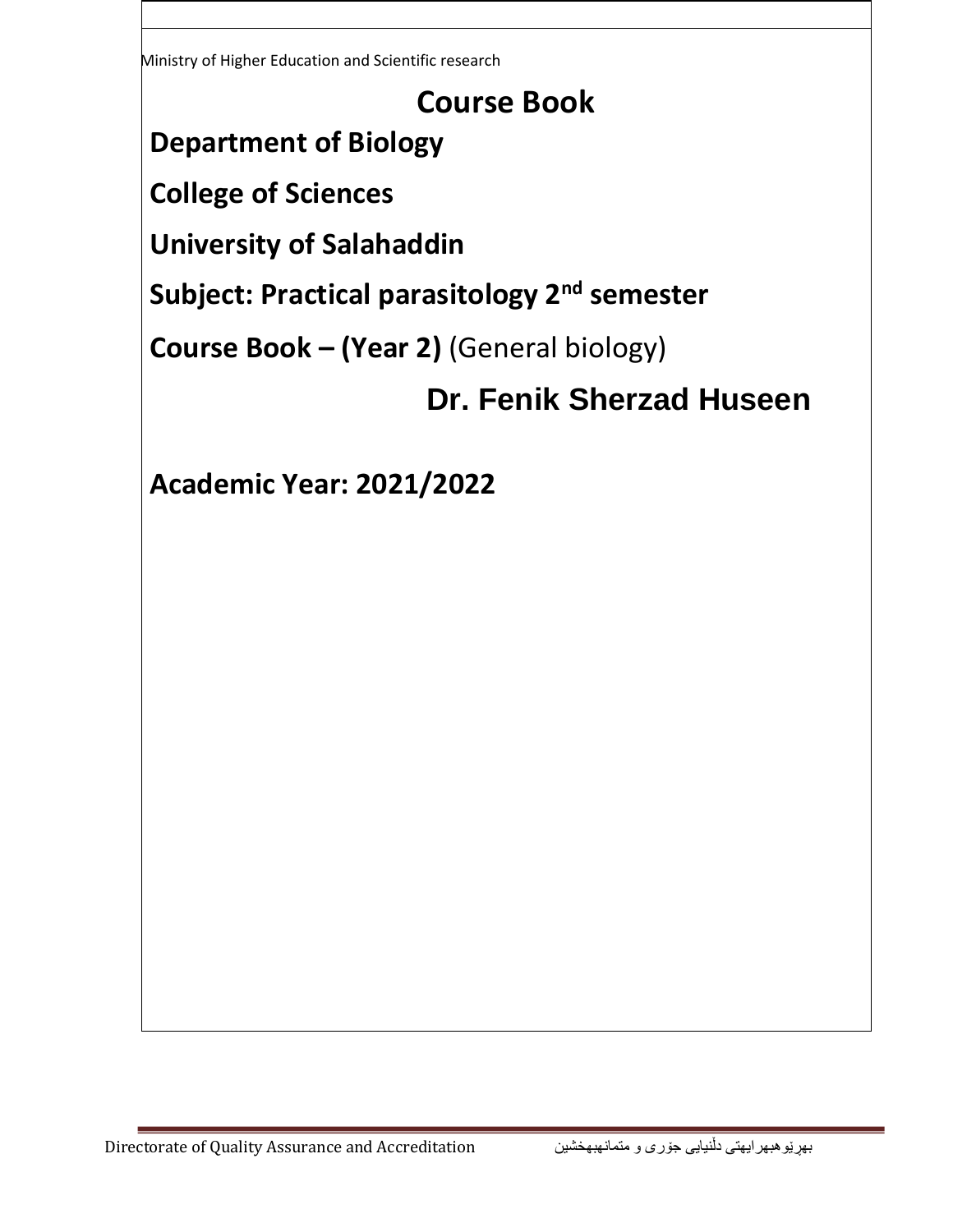| <b>Course Book</b>                                       |  |  |  |
|----------------------------------------------------------|--|--|--|
| <b>Department of Biology</b>                             |  |  |  |
| <b>College of Sciences</b>                               |  |  |  |
| <b>University of Salahaddin</b>                          |  |  |  |
| Subject: Practical parasitology 2 <sup>sd</sup> semester |  |  |  |
| <b>Course Book – (Year 2)</b> (General biology)          |  |  |  |
| Dr. Fenik Sherzad Huseen                                 |  |  |  |
| <b>Academic Year: 2021/2022</b>                          |  |  |  |
| <b>General parasitology</b><br>1. Course name            |  |  |  |
| Dr. Fenik Sherzad Husein<br>2. Lecturer in charge        |  |  |  |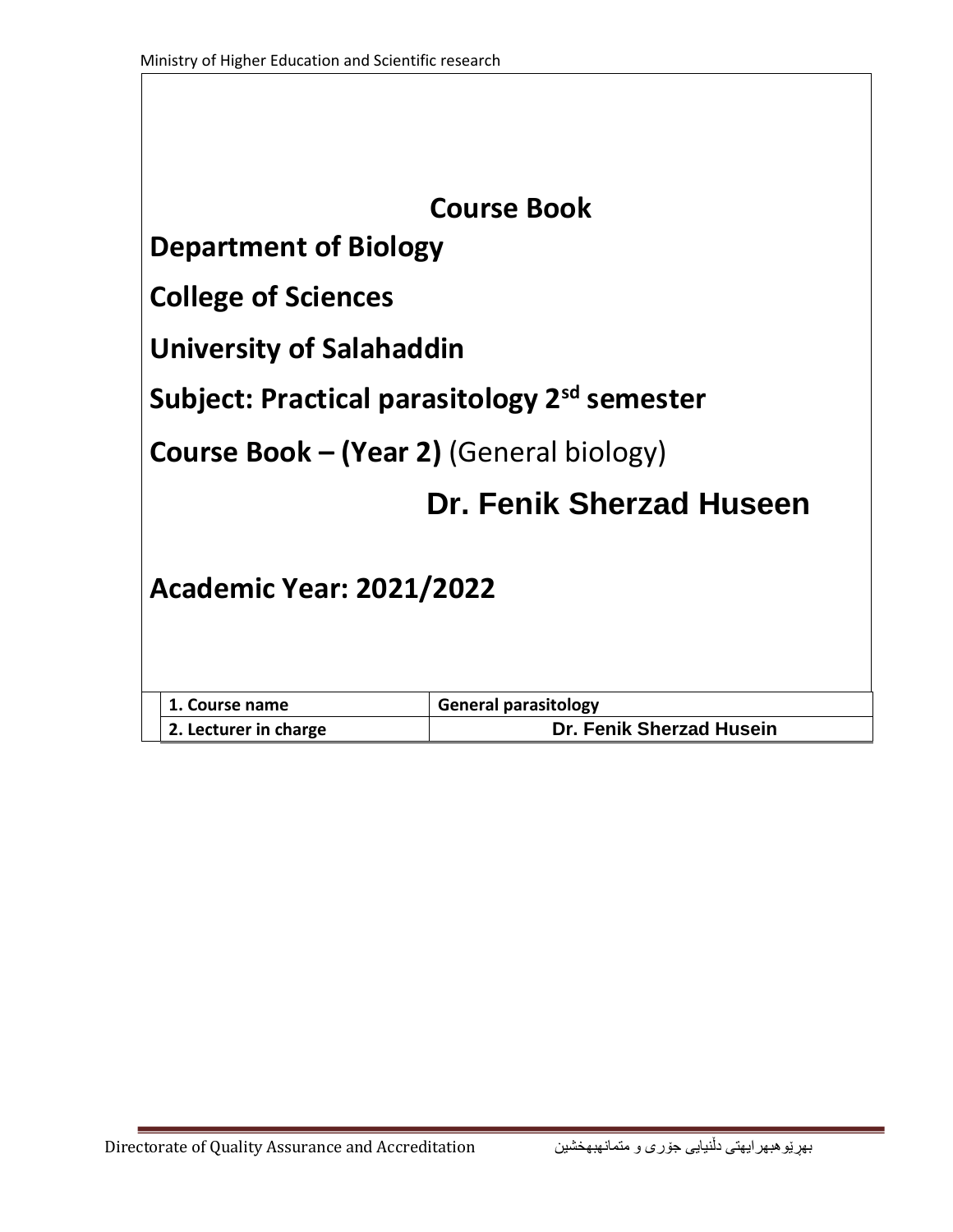| 3. Department/ College        | <b>Biology/Sciences</b>                                                                                                                                                                                                                                                                                                                                                                                                                                                                                                                                                                                                    |
|-------------------------------|----------------------------------------------------------------------------------------------------------------------------------------------------------------------------------------------------------------------------------------------------------------------------------------------------------------------------------------------------------------------------------------------------------------------------------------------------------------------------------------------------------------------------------------------------------------------------------------------------------------------------|
| 4. Contact                    | Fenik.hussen@su.edu.krd: fenik aya@yahoo.com<br>Tel: 009647504862671                                                                                                                                                                                                                                                                                                                                                                                                                                                                                                                                                       |
| 5. Time (in hours) per week   | <b>Practical: 2 hrs</b>                                                                                                                                                                                                                                                                                                                                                                                                                                                                                                                                                                                                    |
| 6. Office hours               | 20-25 hrs.                                                                                                                                                                                                                                                                                                                                                                                                                                                                                                                                                                                                                 |
| 7. Course code                | <b>SBio101</b>                                                                                                                                                                                                                                                                                                                                                                                                                                                                                                                                                                                                             |
| 8. Teacher's academic profile | I(Fenik Sherzad Hussen) graduate from Salahaddin<br>$\bullet$<br>University in 2000 (Ranked 8 <sup>th</sup> in collage) worked as<br>assistant biology for 2 years and assist in practical<br>microbial physiology lab., practical medical microbiology<br>lab., practical food microbiology lab. In 2006 I finished my<br>MSc degree and start as Assistant Lecturer Teaching<br>Practical parasitology, invertebrate, zoology and<br>microbial physiology.<br>I have been teaching parasitology, I have 7 published<br>$\bullet$<br>paper<br>I am starting PhD study in 2017 in biology department<br>I have PhD in 2021 |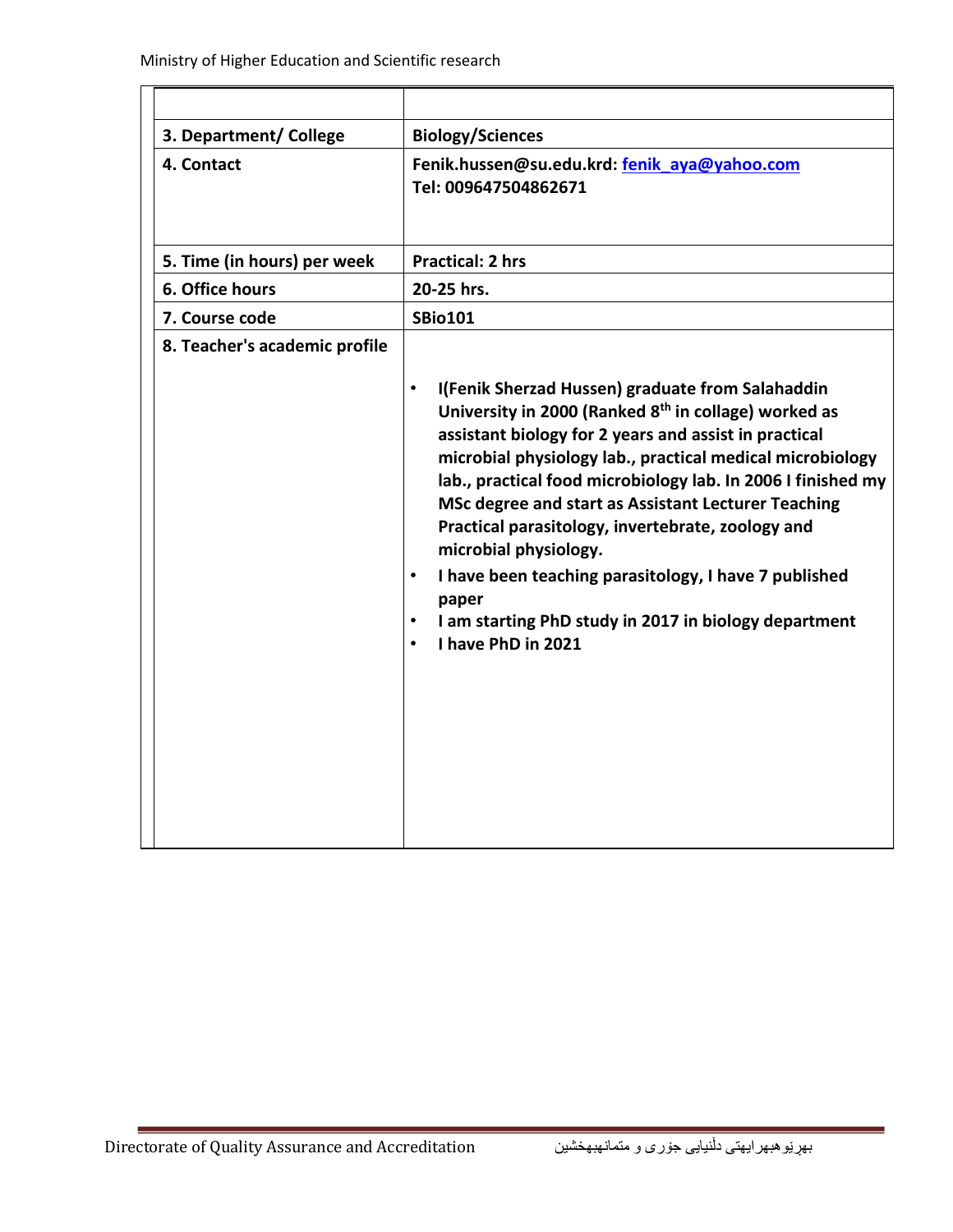| 9. Keywords | Parasitology, medical parasite, classification of parasite and<br>lifecycle, protozoan parasite and helminthes. |
|-------------|-----------------------------------------------------------------------------------------------------------------|

#### **10. Course overview:**

**Parasitology is a dynamic field because the relationships between parasites and their hosts constantly are changing. Parasitism comprises an ecological relationship between two individuals of different species where the parasite's environment is another living organism. Unlike the environment of free-living plants and animals, the environment of the parasite can fight back. Parasites and hosts are locked into a continuous struggle for survival, and understanding the mechanisms that each side in this battle use to gain advantage challenges parasitologists to understand biological phenomena at the cutting edge of a wide variety of scientific disciplines. As a result, parasitologists contribute significantly to our basic understanding of the way our biological world functions.**

**11. Course objective:**

 **The course will cover different pathogenic and non-pathogenic parasites (protozoa and helminthes) infecting human specially and some of their domestic and wild animals in generally.**

 **The course including necessary information on various aspects of parasitic infection, geographical distribution of parasites, nomenclature, classification, morphology, lifecycle, information on parasitic disease, their transmission and spreading, parasite diagnosis, prevention and control.** 

#### **12. Student's obligation**

**.**

 **The student's attendance the class, exams and seminars and other activity like collecting sample.**

#### **13. Forms of teaching**

 **The course will cover different pathogenic and non-pathogenic parasites (protozoa and helminthes) infecting human specially and some of their domestic and wild animals in generally.**

a. **The course including necessary information on various aspects of parasitic infection, geographical distribution of parasites, nomenclature, classification, morphology, lifecycle, information on parasitic disease, their transmission and spreading, parasite diagnosis, prevention and control. For illustrating clinical photos of patients infecting with parasites and the damages which caused by them in or outside the host tissues.**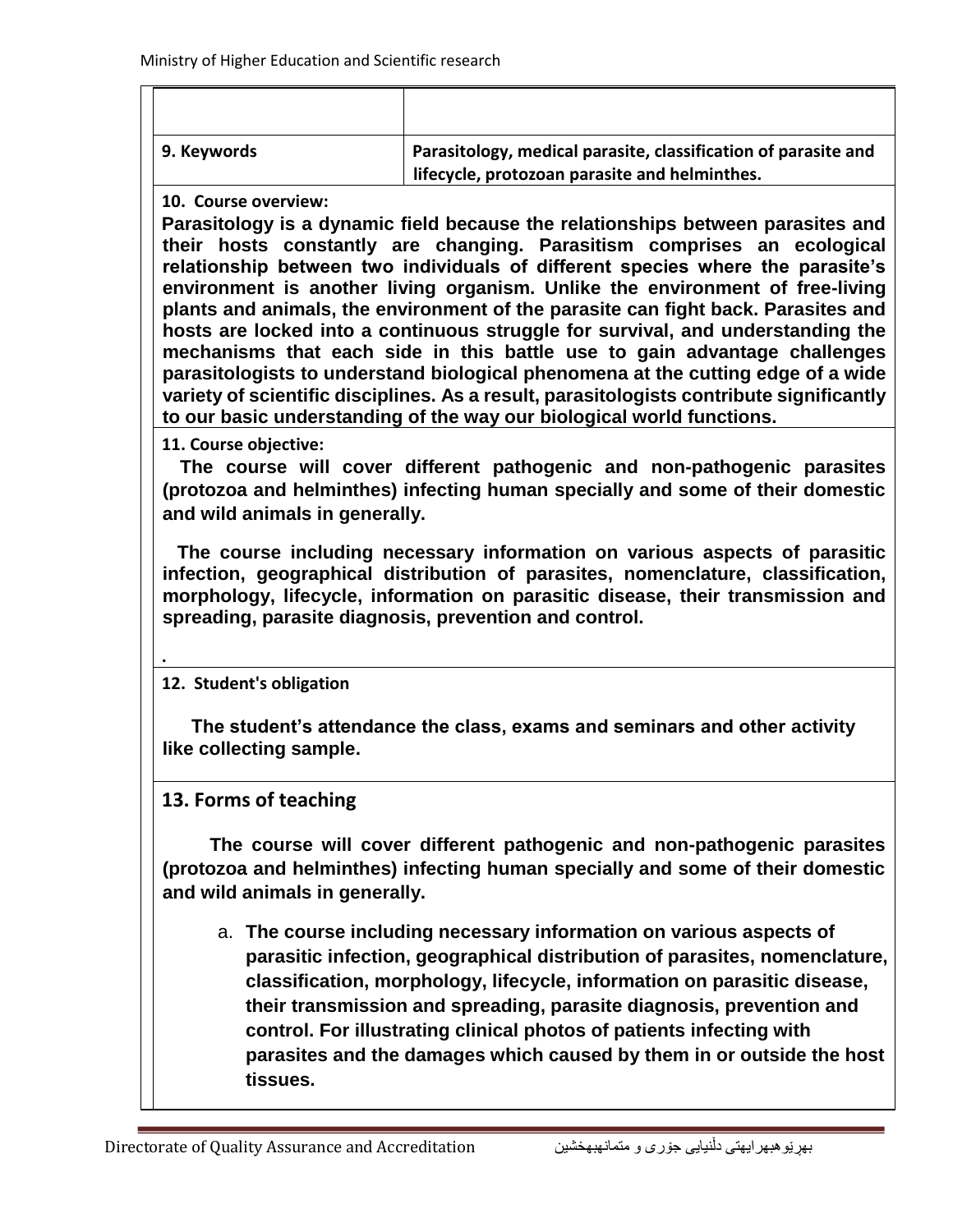### b. **To get best knowledge on the parasite life cycle.**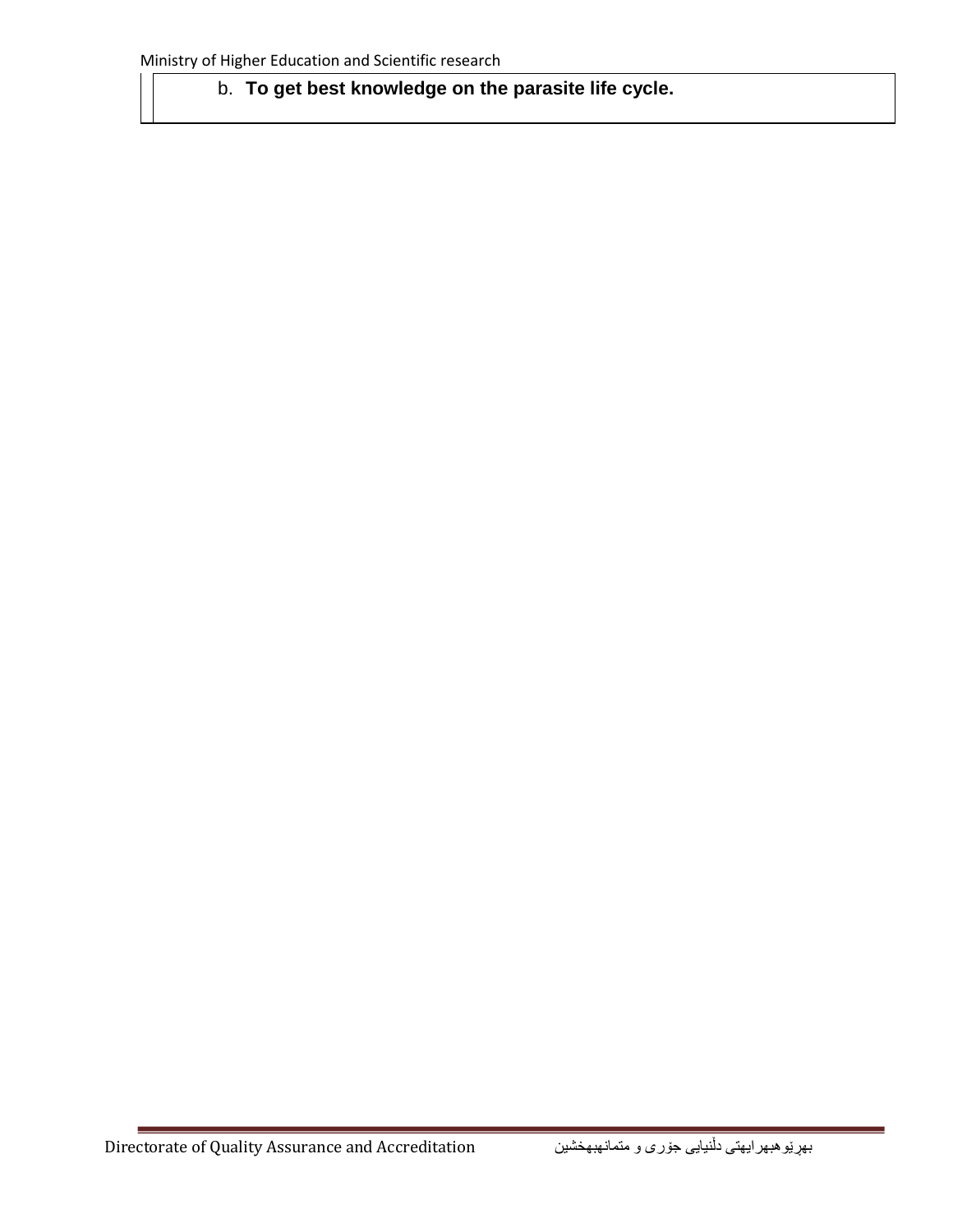- c. **For illustrating clinical photos of patients infecting with parasites and the damages which caused by them in or outside the host tissues.**
- d. **To get best knowledge on the parasite life cycle.**
- 1. **Classroom discussion will have done about the studied parasite including life cycle, transmission, information on its pathogenesis, and pathology, clinical manifestation diagnosis which including clinical diagnosis and laboratory diagnosis, treatment, prevention, and control.**

#### **14. Assessment scheme**

 **I assessments the student through attendance in the class, course exams, quizzes and seminars or presentation the subjects that have relations with the parasite.**

**15. Student learning outcome:**

 **This course provides students an understanding of important human parasitic diseases, including their life cycles, vectors of transmission, distribution and epidemiology, pathophysiology and clinical manifestations, treatment, and prevention and control.** 

**16. Course Reading List and References:**

 **To prepare the subjects I using Text book of parasitology, medical parasite, Diagnosing Medical Parasites, Text Book of Medical Parasitology..etc., journals about the subjects by using internets.** 

| 17. The Topics: | Lecturer's name |
|-----------------|-----------------|
|-----------------|-----------------|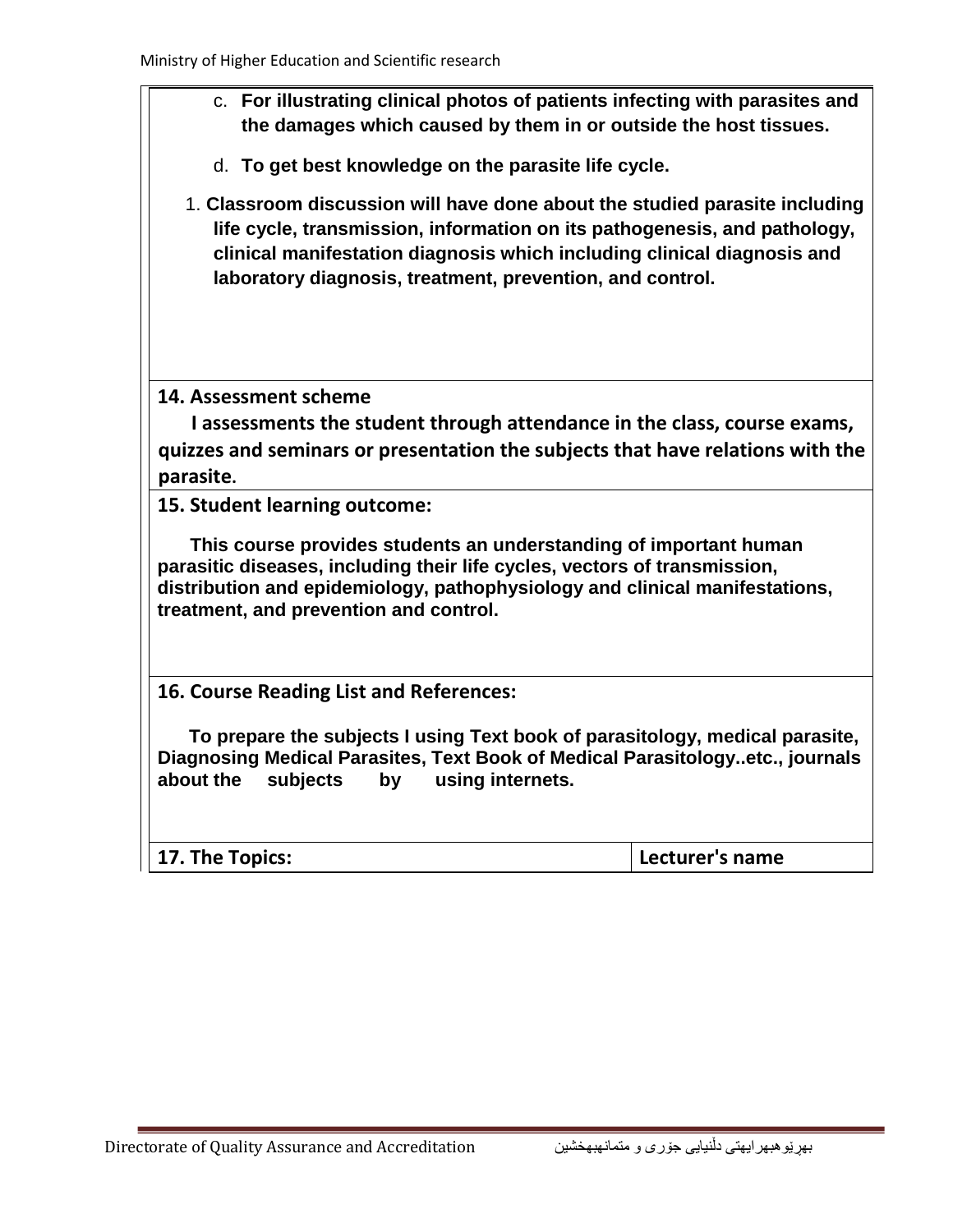| -introduction to the protozologyand class sarcodina.<br>-class: mastigophora with important parasite of the class. | Dr. Fenik Sherzad Husein |
|--------------------------------------------------------------------------------------------------------------------|--------------------------|
| -continue of mastigophora human parasite of the class.<br>-class:ciliophora with examples.                         | (2 hrs) for each class   |
| -class:sporozoa withexamples.                                                                                      | 2nd stage                |
| - Slides of all Plasmodium sp. stages.                                                                             |                          |
| -helminthes phylum:platehelminthes.                                                                                |                          |
| -class: trematoda and liver flukes.                                                                                |                          |
| -intestinal flukes.                                                                                                |                          |
| -lung flukes.                                                                                                      |                          |
| -blood flukes.                                                                                                     |                          |
| -class:cestoda.                                                                                                    |                          |

| -phylum: Nemathelminthes                                                                                                                                                |                             |  |  |
|-------------------------------------------------------------------------------------------------------------------------------------------------------------------------|-----------------------------|--|--|
| -class:nematoda                                                                                                                                                         |                             |  |  |
| -Practical methods in Parasitology                                                                                                                                      |                             |  |  |
|                                                                                                                                                                         |                             |  |  |
| 18. Practical Topics (If there is any)                                                                                                                                  |                             |  |  |
| -General Stool Examination (GSE) for isolation of                                                                                                                       |                             |  |  |
| intestinal parasite<br>- Detection of Blood Parasites                                                                                                                   | <b>Fenik Sherzad Husein</b> |  |  |
| - Examination of skin scrapings for ecto parasite<br>-General examination of urine for detection of                                                                     | (2 hrs) for each class      |  |  |
| parasite                                                                                                                                                                | 2nd stage                   |  |  |
| 19. Examinations:                                                                                                                                                       |                             |  |  |
| For the exam uses move system, and include different questions as true and false,<br>blanks, define, describe and identify the slides and parasite specimens.           |                             |  |  |
| 20. Extra notes:                                                                                                                                                        |                             |  |  |
| This subjects need scientific trips to see some fresh sample and learning<br>identification of the parasite and fine the new record of parasite especially in our city. |                             |  |  |
| 21. Peer review                                                                                                                                                         |                             |  |  |
| This course book has to be reviewed                                                                                                                                     |                             |  |  |
| and signed by: Dr. Sherwan T. Ahmed                                                                                                                                     |                             |  |  |
| and Dr. Narmeen R. Hamad                                                                                                                                                |                             |  |  |
|                                                                                                                                                                         |                             |  |  |